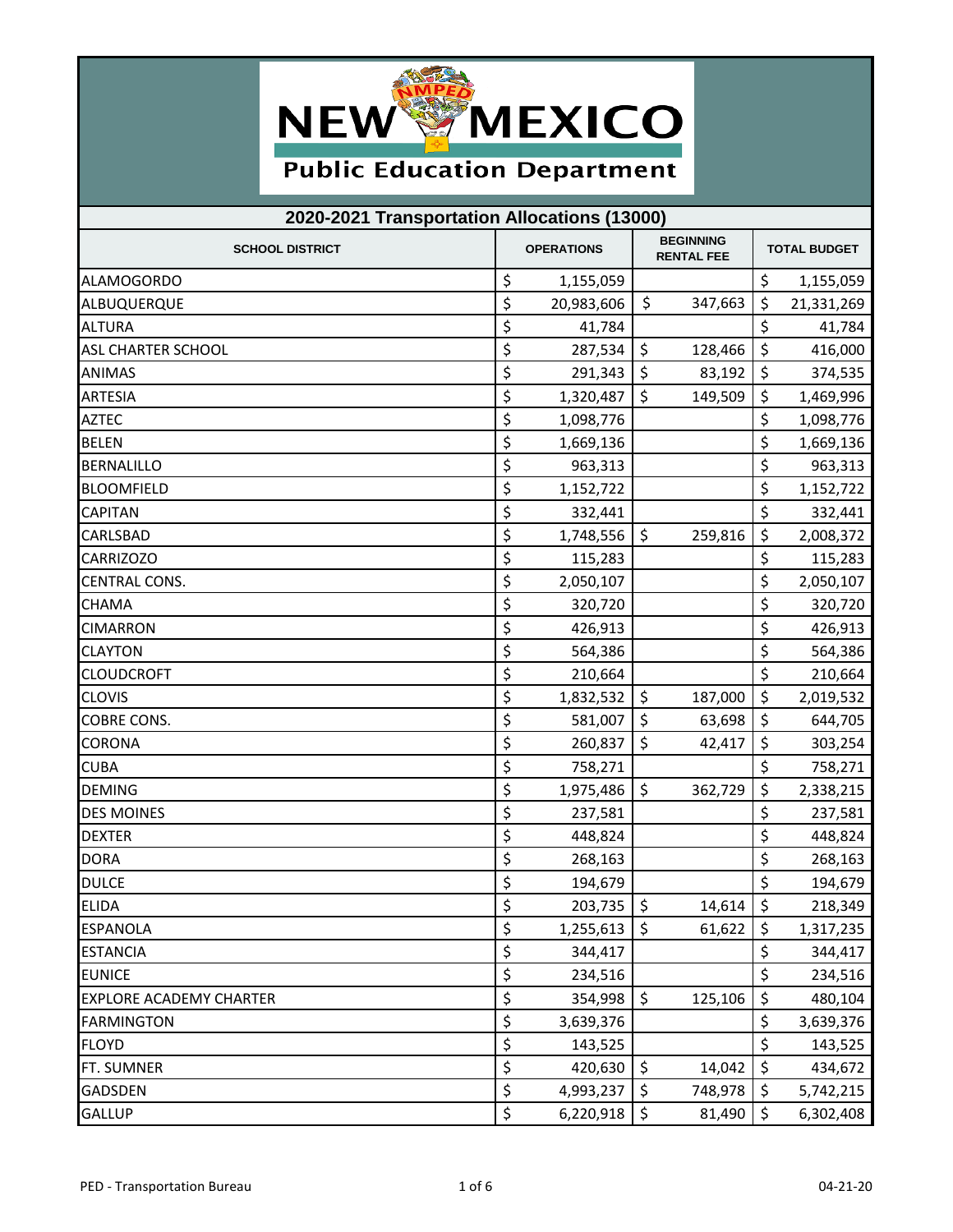

## **Public Education Department**

| 2020-2021 Transportation Allocations (13000) |    |                                                            |                          |                     |         |           |  |  |
|----------------------------------------------|----|------------------------------------------------------------|--------------------------|---------------------|---------|-----------|--|--|
| <b>SCHOOL DISTRICT</b>                       |    | <b>BEGINNING</b><br><b>OPERATIONS</b><br><b>RENTAL FEE</b> |                          | <b>TOTAL BUDGET</b> |         |           |  |  |
| <b>GRADY</b>                                 | \$ | 200,502                                                    | \$                       | 34,469              | \$      | 234,971   |  |  |
| <b>GRANTS</b>                                | \$ | 1,105,444                                                  |                          |                     | \$      | 1,105,444 |  |  |
| <b>HAGERMAN</b>                              | \$ | 250,328                                                    | \$                       | 83,538              | \$      | 333,866   |  |  |
| <b>HATCH</b>                                 | \$ | 811,031                                                    |                          |                     | \$      | 811,031   |  |  |
| <b>HOBBS</b>                                 | \$ | 2,587,283                                                  | \$                       | 244,393             | \$      | 2,831,676 |  |  |
| <b>HONDO</b>                                 | \$ | 208,731                                                    |                          |                     | \$      | 208,731   |  |  |
| <b>HOUSE</b>                                 | \$ | 179,150                                                    | \$                       | 28,375              | \$      | 207,525   |  |  |
| <b>JAL</b>                                   | \$ | 126,421                                                    |                          |                     | \$      | 126,421   |  |  |
| <b>JEMEZ MOUNTAIN</b>                        | \$ | 432,986                                                    |                          |                     | \$      | 432,986   |  |  |
| <b>JEMEZ VALLEY</b>                          | \$ | 267,282                                                    |                          |                     | \$      | 267,282   |  |  |
| LA PROMESA CHARTER SCHOOL                    | \$ | 89,302                                                     | \$                       | 20,851              | \$      | 110,153   |  |  |
| LA TIERRA MONTESSORI SCHOOL OF THE ARTS      | \$ | 44,980                                                     |                          |                     | \$      | 44,980    |  |  |
| <b>LAKE ARTHUR</b>                           | \$ | 65,360                                                     |                          |                     | \$      | 65,360    |  |  |
| <b>LAS CRUCES</b>                            | \$ | 4,900,368                                                  |                          |                     | \$      | 4,900,368 |  |  |
| LAS VEGAS EAST                               | \$ | 717,123                                                    | \$                       | 77,055              | \$      | 794,178   |  |  |
| <b>LAS VEGAS WEST</b>                        | \$ | 747,492                                                    | \$                       | 53,952              | \$      | 801,444   |  |  |
| <b>LOGAN</b>                                 | \$ | 209,318                                                    |                          |                     | \$      | 209,318   |  |  |
| LORDSBURG                                    | \$ | 271,609                                                    | \$                       | 61,281              | \$      | 332,890   |  |  |
| LOS ALAMOS                                   | \$ | 678,289                                                    |                          |                     | \$      | 678,289   |  |  |
| <b>LOS LUNAS</b>                             | \$ | 2,914,782                                                  |                          |                     | \$      | 2,914,782 |  |  |
| LOVING                                       | \$ | 114,988                                                    |                          |                     | \$      | 114,988   |  |  |
| LOVINGTON                                    | \$ | 1,194,523                                                  |                          |                     | \$      | 1,194,523 |  |  |
| MAGDALENA                                    | \$ | 304,434                                                    |                          |                     | \$      | 304,434   |  |  |
| <b>MAXWELL</b>                               | \$ | 71,395                                                     |                          |                     | \$      | 71,395    |  |  |
| <b>MELROSE</b>                               | \$ | 227,326                                                    | \$                       | 28,656              | \$      | 255,982   |  |  |
| <b>MESA VISTA</b>                            | \$ | 266,360                                                    |                          |                     | \$      | 266,360   |  |  |
| MISSION ACHIEVEMENT & SUCCESS CHARTER        | \$ | 122,421                                                    |                          |                     | \$      | 122,421   |  |  |
| MONTE DEL SOL                                | \$ | 215,573                                                    | $\overline{\phantom{a}}$ | 43,764 \$           |         | 259,337   |  |  |
| <b>MORA</b>                                  | \$ | 422,056                                                    | \$                       | 20,111              | $\zeta$ | 442,167   |  |  |
| <b>MORIARTY</b>                              | \$ | 1,190,287                                                  |                          |                     | \$      | 1,190,287 |  |  |
| <b>MOSQUERO</b>                              | \$ | 160,190                                                    |                          |                     | \$      | 160,190   |  |  |
| <b>MOUNTAINAIR</b>                           | \$ | 205,510                                                    | \$                       | 44,240              | \$      | 249,750   |  |  |
| <b>PECOS</b>                                 | \$ | 340,347                                                    |                          |                     | \$      | 340,347   |  |  |
| PENASCO                                      | \$ | 247,786                                                    |                          |                     | \$      | 247,786   |  |  |
| POJOAQUE                                     | \$ | 879,212                                                    | \$                       | 124,227             | \$      | 1,003,439 |  |  |
| <b>PORTALES</b>                              | \$ | 943,761                                                    | \$                       | 85,308              | $\zeta$ | 1,029,069 |  |  |